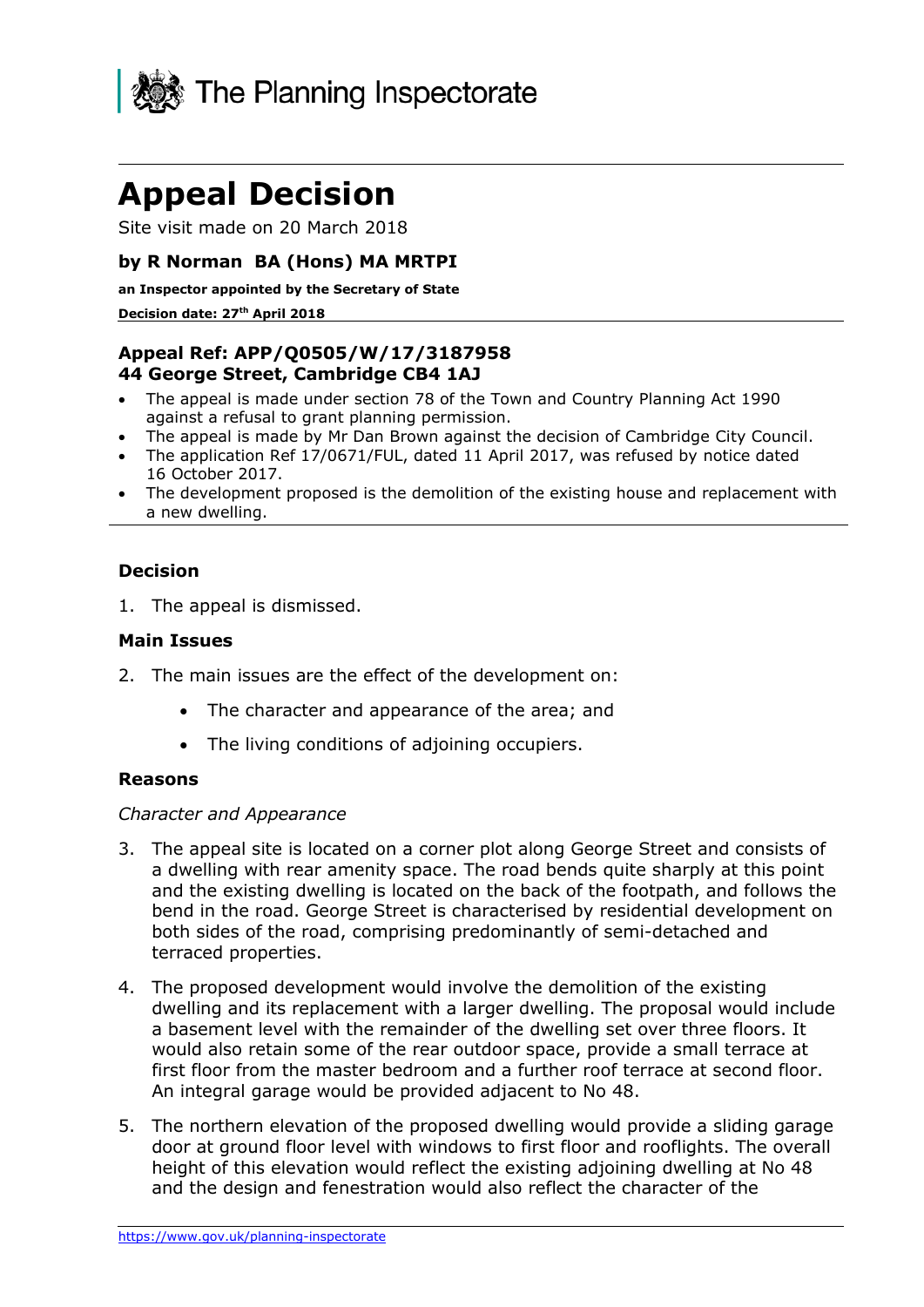adjoining dwelling. The proposed brickwork detailing of this elevation would add interest and would represent a visual improvement over and above the northern elevation of the existing dwelling.

- 6. However, the eastern elevation of the proposal would present a complex and highly detailed appearance. The projections and heights of the various proposed elements would be staggered and the proposed windows would be positioned in an irregular arrangement and would vary in size. The overall effect of the varied heights, fenestration and positioning would result in an incongruous and dominant feature within the street scene which would lack coherence. Furthermore, although the overall height of the dwelling would not exceed that of No 42 adjacent to the site, the proposed dwelling would be clearly visible above the eaves height of this property and this, in combination with the busy nature of this elevation, would result in the development being highly prominent and of a design and form which would be incongruous with the general character of George Street.
- 7. I note that many of the other properties in the area have dormers, many of which occupy a large proportion of the roof, and accordingly, the proposed zinc clad box dormer itself would not be out of keeping. However, in combination with the complex design of the eastern elevation, the dormer would add to the dominance of the proposed dwelling within the street scene.
- 8. There is another dwelling on the opposite side of George Street which presents a contrasting and more modern design to the general character of the area. However this presents an anomaly within the prevailing character of the street. The Council have identified that this was constructed in the 1980s and its location and scale differ from the appeal site and proposal. The appeal site is in a more prominent location, on the corner, and as such I consider that the existing dwelling does not set a precedent for the appeal proposal.
- 9. I acknowledge that the design of the proposal has tried to avoid mimicking the predominant architecture of the street and seeks to turn the corner in an interesting fashion and I consider that the proposed materials would be suitable. However, although the northern elevation represents some improvement to the appearance of the appeal site, the complexity of the design and form of the eastern elevation results in the proposed development having a dominant and incongruous appearance which would be out of keeping with the existing character and appearance of George Street.
- 10. For the above reasons the proposed development fails to comply with Policies 3/4, 3/7 and 3/12 of the Cambridge City Council Local Plan (2006) (Local Plan). These policies seek to ensure that new development responds to the context and characteristics of the locality and has a positive impact on its setting in term of height, scale, form, materials and detailing to enhance the townscape.

# *Living Conditions*

11. The existing dwelling is located between Nos 42 and 48 George Street, which are both semi-detached, two-storey properties. No 42 has a first floor window in the side elevation of the dwelling facing the appeal site, which I understand serves a study. Whilst the overall height of the dwelling would be increased as a result of the proposed development, the depth of the dwelling into the site would not extend any further than the existing main dwelling at No 42. The window facing the site is located in the rear outrigger of the property which is